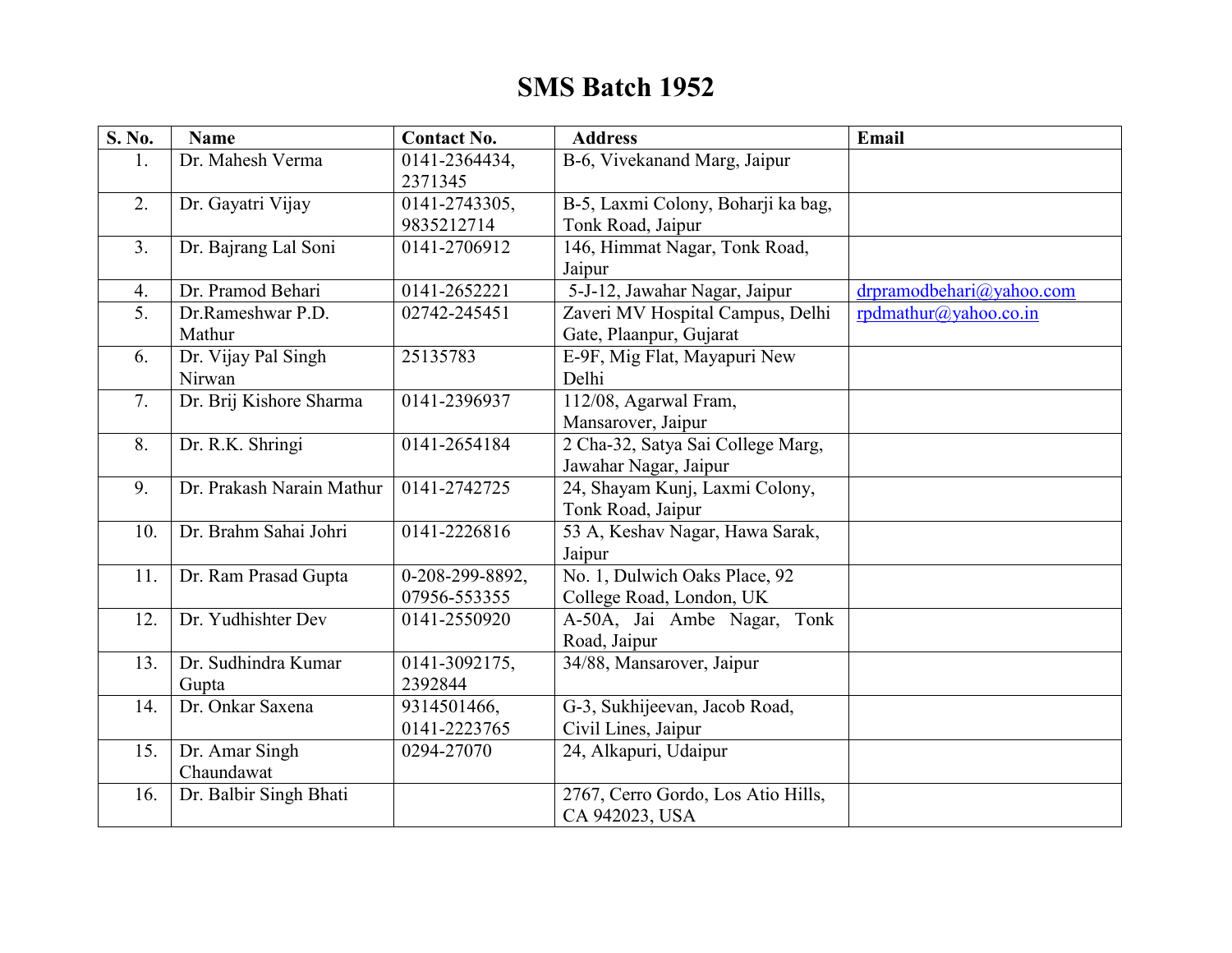| 17.               | Dr. Col. Chandra Prakash |              | 259, Vasant Vihar phae 1,           |              |
|-------------------|--------------------------|--------------|-------------------------------------|--------------|
|                   | Goel                     |              | Chakrata, Dehradun                  |              |
| 18.               | Dr. Jaidev Gupta         | 011-5794353  | DDA-26-B, Narayan Vihar, New        |              |
|                   |                          |              | Delhi                               |              |
| 19.               | Dr. Kusum Lata Sharma    |              | No. 2, Doctors Enclave, Gole        |              |
|                   |                          |              | Market, New Delhi                   |              |
| 20.               | Dr. Bhuwneshwar Thakur   |              | 221, Shayam Nagar, Dharamshala      |              |
| 21.               | Dr. Chanra Kumar Saxena  |              | 228, Shopping Centre, Kota          |              |
| 22.               | Dr. Chandra Prabha       | 0141-2622996 | B-75, Tilak Nagar, Near Pani Ki     | 0141-2622996 |
|                   | Sharma                   |              | Tanki, Jaipur                       |              |
| 23.               | Dr. Hari Das             | 0118-8557104 | A-133, Sector 26, Noida             |              |
| 24.               | Dr. K.B.L. Mathur        | 0141-2367172 | H-32, Gautam Marg, Shyam Nagar,     |              |
|                   |                          |              | Jaipur                              |              |
| 25.               | Dr. Durlabh Chanda Bafna |              | Surat, Guarat                       |              |
| 26.               | Dr. Moti Kothari         |              | 51, Diamond Court, 40L,             |              |
|                   |                          |              | Jagmohandas marg, Bombay            |              |
| 27.               | Dr. Narendra Sharma      | 022-2568470  | Nidhi Co-Op. Society, HSG Society   |              |
|                   |                          |              | Lt. P.No. 21, Sector, 16 A, New     |              |
|                   |                          |              | Bombay                              |              |
| 28.               | Dr. Brg. Om Prakash      |              | Flat No. 75, Devdoot Apptts, 112,   |              |
|                   |                          |              | DDA SFS Houses, Borella phase,      |              |
|                   |                          |              | Vikaspuri, New Delhi                |              |
| 29.               | Col. P.C. Mehta          | 022-8165099  | 44, Divine Blessing, Jesal Park     |              |
|                   |                          |              | Bhayander (E), Mumbai               |              |
| 30.               | Dr. Parmila Gandotra     |              | A-78, Swasth Vihar, near Market,    |              |
|                   |                          |              | Delhi                               |              |
| 31.               | Dr. R.K. Soni            | 0141-2372960 | 97, Dhule Gardens, SP Marg, Jaipur  |              |
| 32.               | Dr. Ravindra Nath Sharma |              | 29, Trowbridge Trail, Pitsfors, USA |              |
| 33.               | Dr. Surenderjit Kalra    |              | 37-D, Sujan Singh Park, New Delhi   |              |
| 34.               | Dr. Tripta Bedi          |              | Vidhya Marg, Udaipur                |              |
| 35.               | Dr. Vidhya Sagar Sharma  |              | 39, Edgemers, USA                   |              |
| $\overline{36}$ . | Dr. S.P. Manchanda       | 011-5504056  | Flat No. 66, Chorak Sadan,          |              |
|                   |                          |              | Vikaspuri, New Delhi                |              |
| 37.               | Dr. Usha Mathur          | 508-7956352  | 3, Sunflower Circle, Shrewsberry,   |              |
|                   |                          |              | Massachusets, USA                   |              |